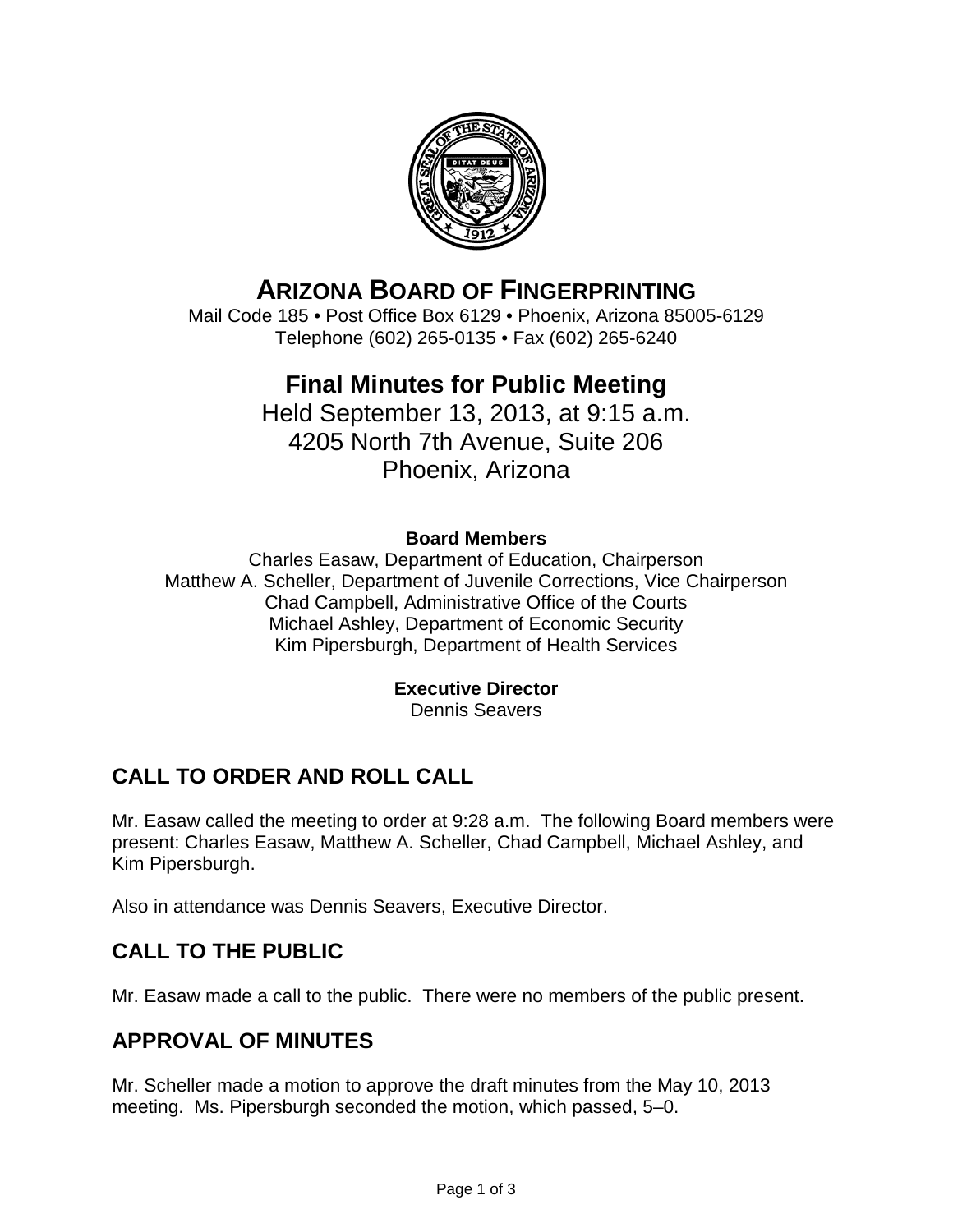# **EXECUTIVE DIRECTOR'S REPORT**

Mr. Seavers referred Board members to his September 5, 2013 report on the fiscal year ("FY") 2013 budget performance (see [Attachment 1\)](#page-3-0).

Mr. Seavers referred Board members to his September 5, 2013 report on the FY 2013 strategic-plan performance (see [Attachment 2\)](#page-7-0). Mr. Seavers said that hiring another staff member has made a significant improvement in timeliness.

# **ADOPTION OF BUDGET FOR FISCAL YEAR 2014**

Mr. Easaw referred Board members to Mr. Seavers's September 5, 2013 memo proposing a budget for FY 2014 (see [Attachment 3\)](#page-13-0). Mr. Seavers answered technical questions about aspects of the budget. Mr. Scheller made a motion to adopt the proposed budget, and Mr. Ashley seconded. The motion passed, 5–0.

# **LEGISLATION**

Mr. Easaw invited comments on any legislative issues.

Mr. Seavers noted that there is a human trafficking offense that is not on the list of precluding offenses. He said that normally, the agencies in the card system get together to achieve a consensus and propose changes to the list of precluding offenses. Given the limited time before the next session for agencies to meet and discuss this issue, Mr. Seavers offered to discuss the legislative proposal with the Governor's Office.

Mr. Easaw said that he believed that there should be a discussion among agencies about whether to have a time limit on certain offenses so that old, minor offenses don't cause a fingerprint clearance card to be denied. Mr. Seavers offered some of the history of discussions among agencies about these types of time limits. He suggested that agencies, if they wished, could convene before the 2015 legislative session to revisit this issue.

# **ELECTIONS**

Mr. Easaw referred Board members to Mr. Seavers's August 15, 2013 memo on election procedures (see [Attachment 4\)](#page-16-0).

Mr. Scheller made a motion to elect Mr. Easaw as chairperson, and Ms. Pipersburgh seconded. The motion passed, 5–0.

Mr. Ashley made a motion to elect Mr. Scheller as vice chairperson, and Ms. Pipersburgh seconded. The motion passed, 5–0.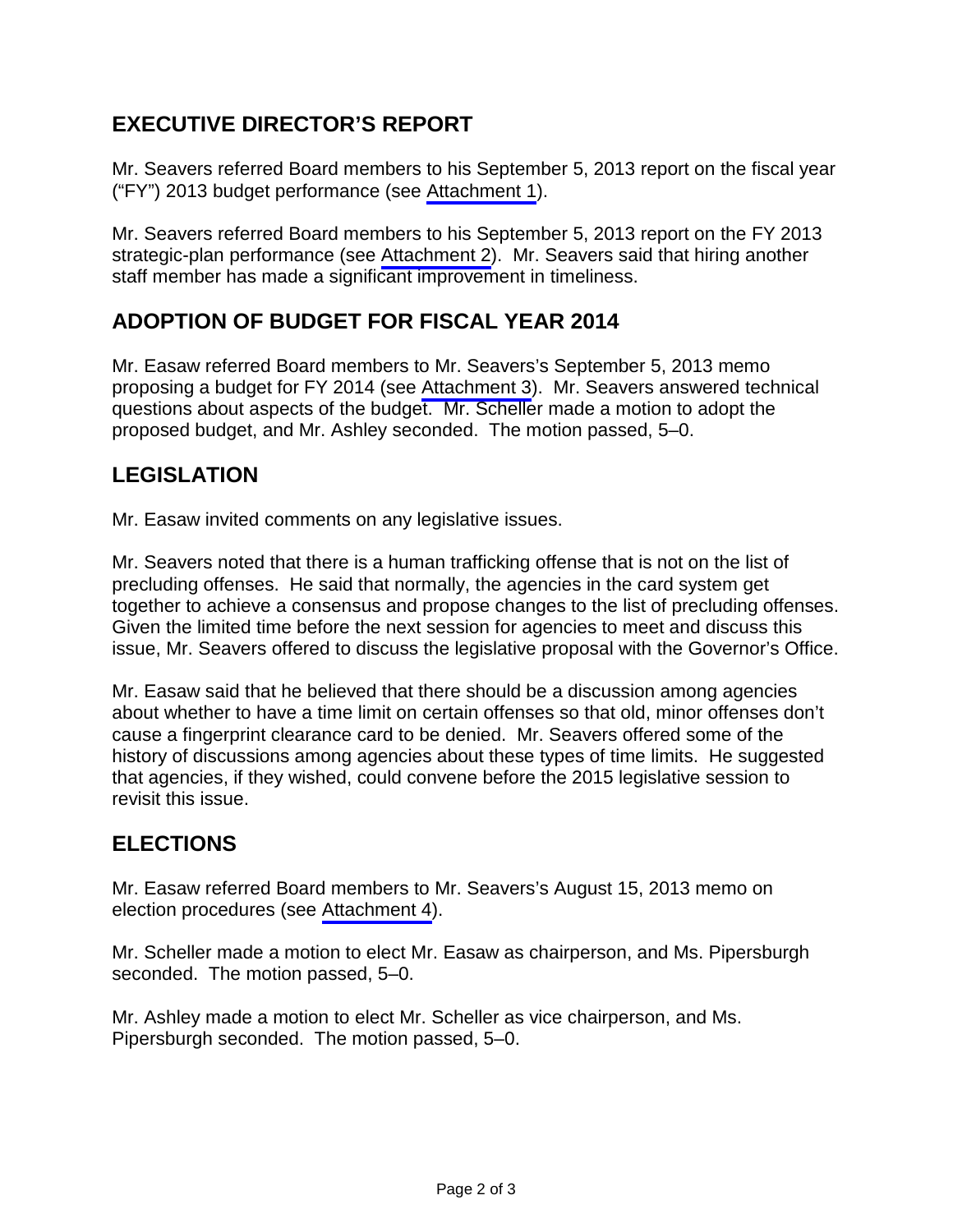# **ADJOURNMENT**

Mr. Scheller made a motion to adjourn, and Mr. Ashley seconded. The motion passed, 5–0. Mr. Easaw adjourned the meeting at 10:00 a.m.

Minutes approved on March 14, 2014

\_\_\_\_\_\_\_\_\_\_\_\_\_\_\_\_\_\_\_\_\_\_\_\_\_\_ Dennis Seavers, Executive Director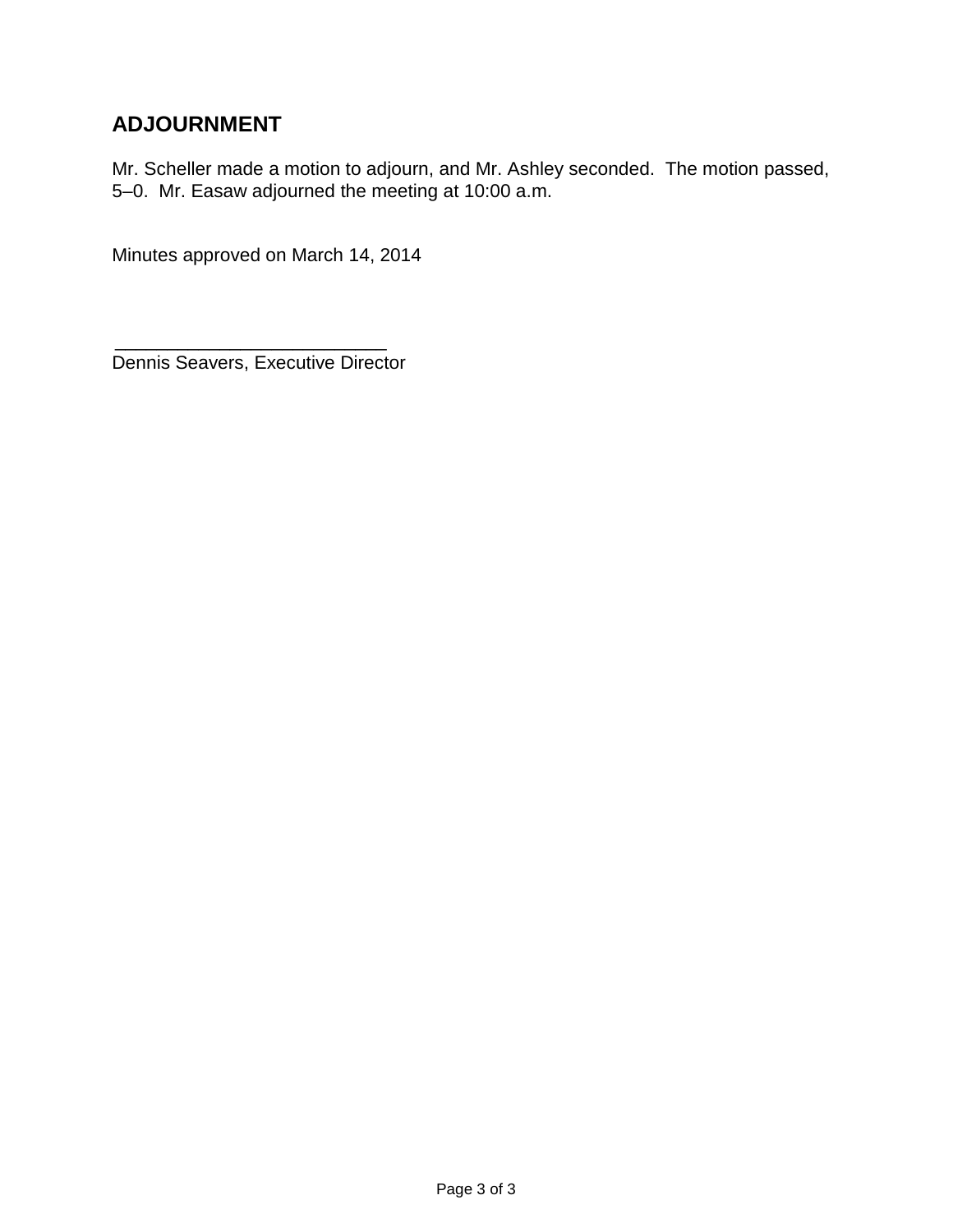<span id="page-3-0"></span>

# **Arizona Board of Fingerprinting** Memo

TO: Board members

FROM: Dennis Seavers

 $C^{\cdot}$ 

Date: September 5, 2013

**SUBJECT FY 2013 budget report**

The agenda for the Board's September 13, 2013 meeting includes a report from the executive director on the fiscal year (FY) 2013 budget performance. To help expedite the meeting, I've prepared this memo, which summarizes the Board's budget performance in FY 2013. Attachment 1 details the Board's expenditures and revenues, with a comparison to the approved FY 2013 budget.

\_\_\_\_\_\_\_\_\_\_\_\_\_\_\_\_\_\_\_\_\_\_\_\_\_\_\_\_\_\_\_\_\_\_\_\_\_\_\_\_\_\_\_\_\_\_\_\_\_\_\_\_\_\_\_\_\_\_\_\_\_\_\_\_\_\_\_\_\_

## **SUMMARY**

- The fund balance at the beginning of FY 2012 was \$900,242.66.
- The Board had \$883,841 in revenues.
- The Board had \$500,295.95 in expenditures.
- The fund balance at the end of FY 2012 was \$1,283,787.71.

## **DISCUSSION**

## *Health of the Board of Fingerprinting Fund continues to improve*

The list below shows the end-of-FY balances for the Board of Fingerprinting Fund since the end of FY 2010.

- End of FY 2010: \$181,692.06
- End of FY 2011: \$558,765.84
- End of FY 2012: \$900,242.66
- End of FY 2013: \$1,283,787.71

Since 2010, the health of the fund has improved, in large part because the Board has changed its business processes to be able to operate with lower staffing levels than what existed before the February 2010 reduction in force. In addition, there have been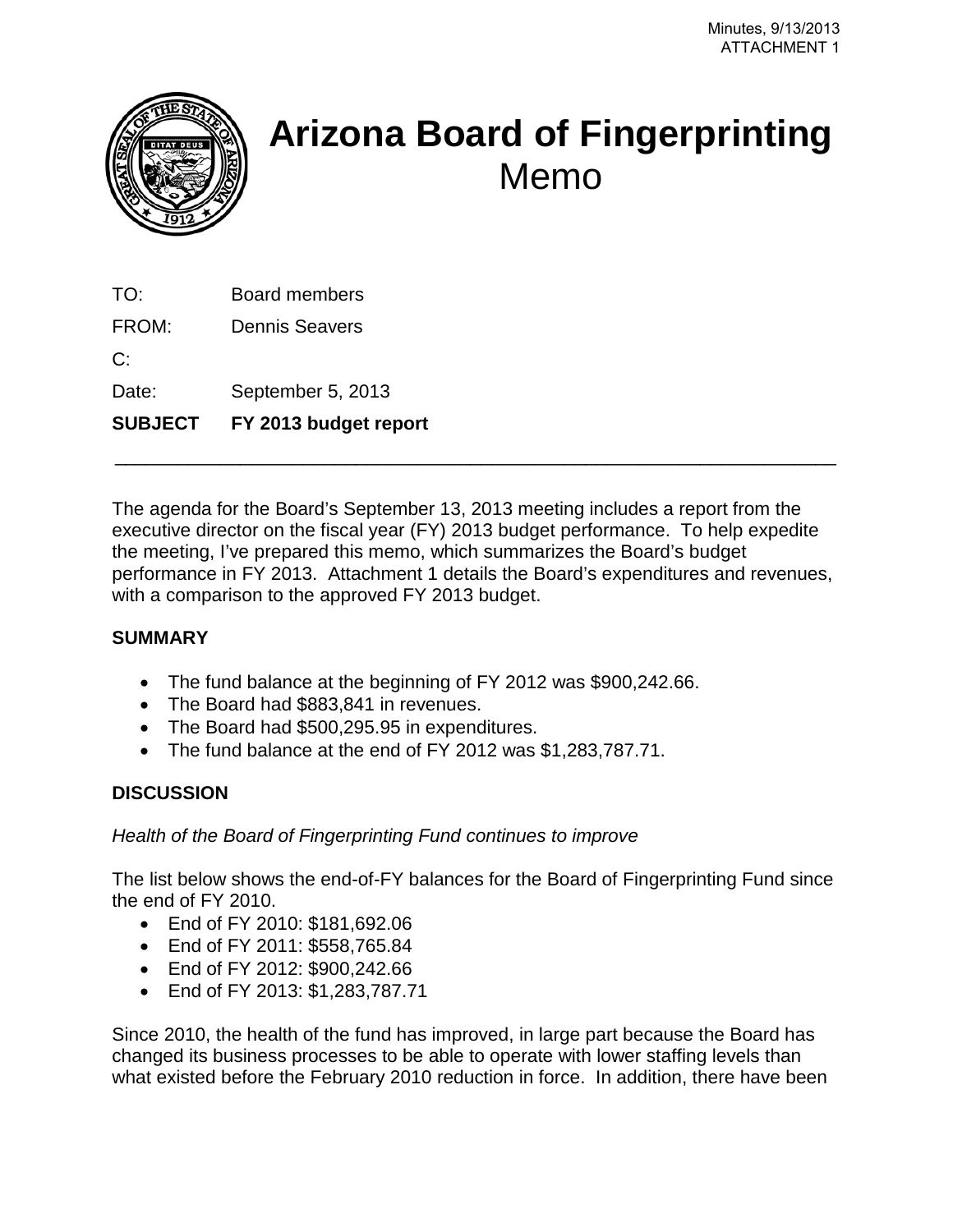fewer legislative sweeps (none in FY 2013), thus allowing the Board's fund balance return to a healthy level.

#### *Revenues are declining, but the Board should not be concerned*

The Board's revenues in FY 2013 were \$53,816 lower than in FY 2012. Since there have been many changes over the past decade to the number of programs in the fingerprint-clearance-card system, it's not possible to draw comparisons of the number of fingerprint-clearance-card applications (which is the basis for the Board's revenues) among fiscal years, and thus the causes for fluctuations in the number of applications are difficult to assess. However, there appears to be a six-year cycle for the number of applications—a cycle that corresponds to the six years that cards are good for.

If this cycle exists, then the Board should expect to see lower revenues for the next few years than in the past few years. However, unless there is a drastic reduction in fingerprint-clearance-card applications, revenues will still exceed expenditures. (In order for the revenues to be less than expenditures, the application rate would have to drop by about 35%, and even then the Board would have a substantial fund balance to cover the difference.) Therefore, the Board should not be concerned about a decrease in revenues.

#### *Specific areas of difference between expenditures and budget*

Attachment 1 provides a comparison of actual expenditures and revenues with the FY 2013 budget. The list below explains areas where there are notable differences in spending.

- 6000 Personal Services. This category refers to costs for employee salaries. The Board's budget authorized hiring new personnel in FY 2013. Although the budget accounted for the possibility of the new personnel starting earlier in the fiscal year, they actually started about halfway through the fiscal year.
- 6100 Employee-Related Expenditures. This category refers to costs for benefits, FICA, and pro-rata charges. See the explanation under the previous bullet point for the reason why actual expenditures in this category, which is based in part on salary costs, were lower than budgeted. In addition, the budget allowed for the possibility that new personnel would select benefits plans that cost more than the plans they actually chose.
- 6299 Other Professional and Outside Services. The Board authorized expenditures for database development in FY 2013. I had indicated in the budget proposal that the actual expenditures should be lower than the budgeted amount, and lower-than-budgeted costs for database development was the primary reason that actual spending was lower in this category than the amount budgeted.
- 8521 Furniture (Non-capital). This category covers non-capital furniture purchases. The expenditures were for office furniture, including furniture for newly hired employees, and to improve public spaces and the Board room (since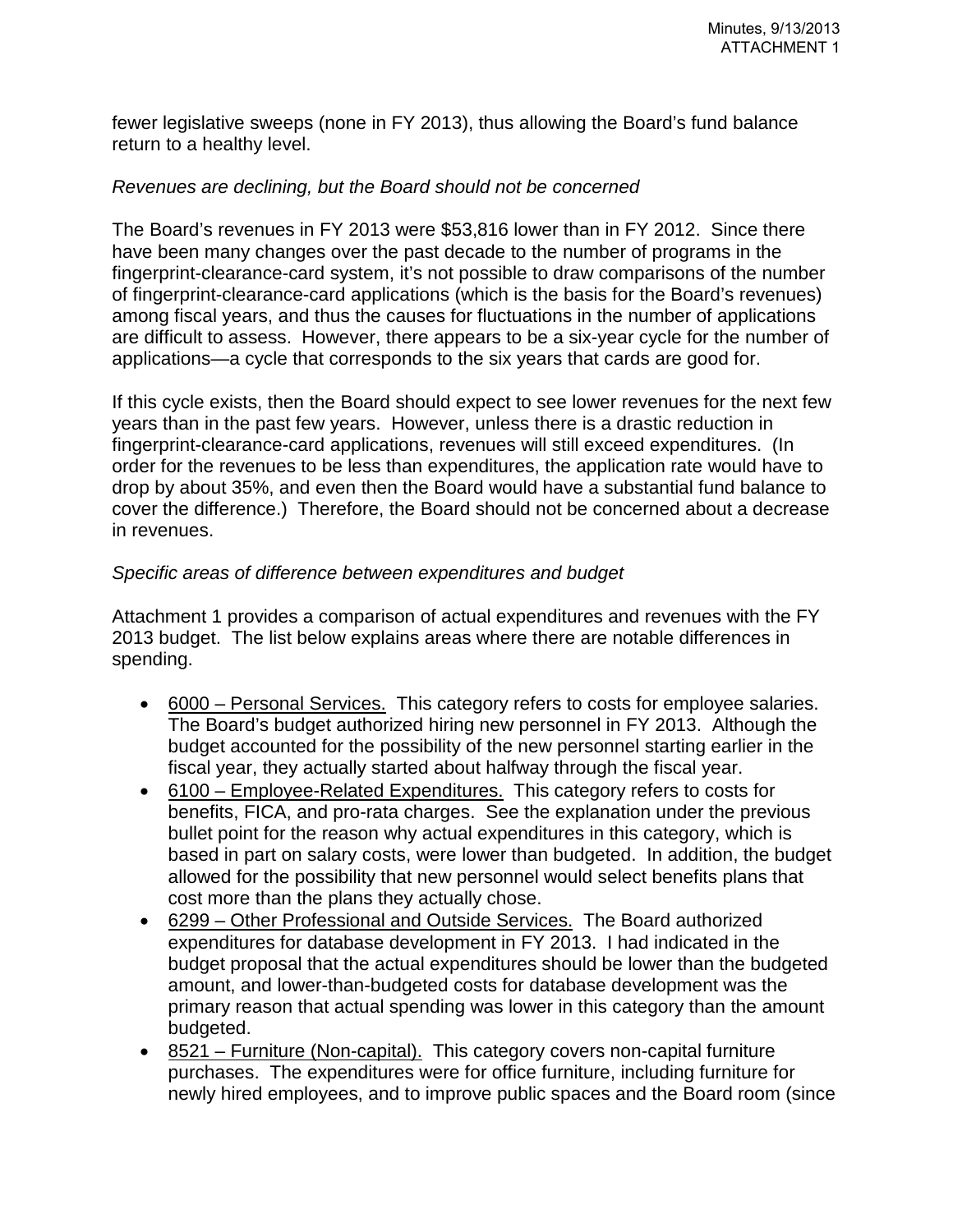the Board just moved into this office a few months before FY 2013 began). These costs were paid for through savings in other operating expenditures and did not cause an overall increase in Board spending.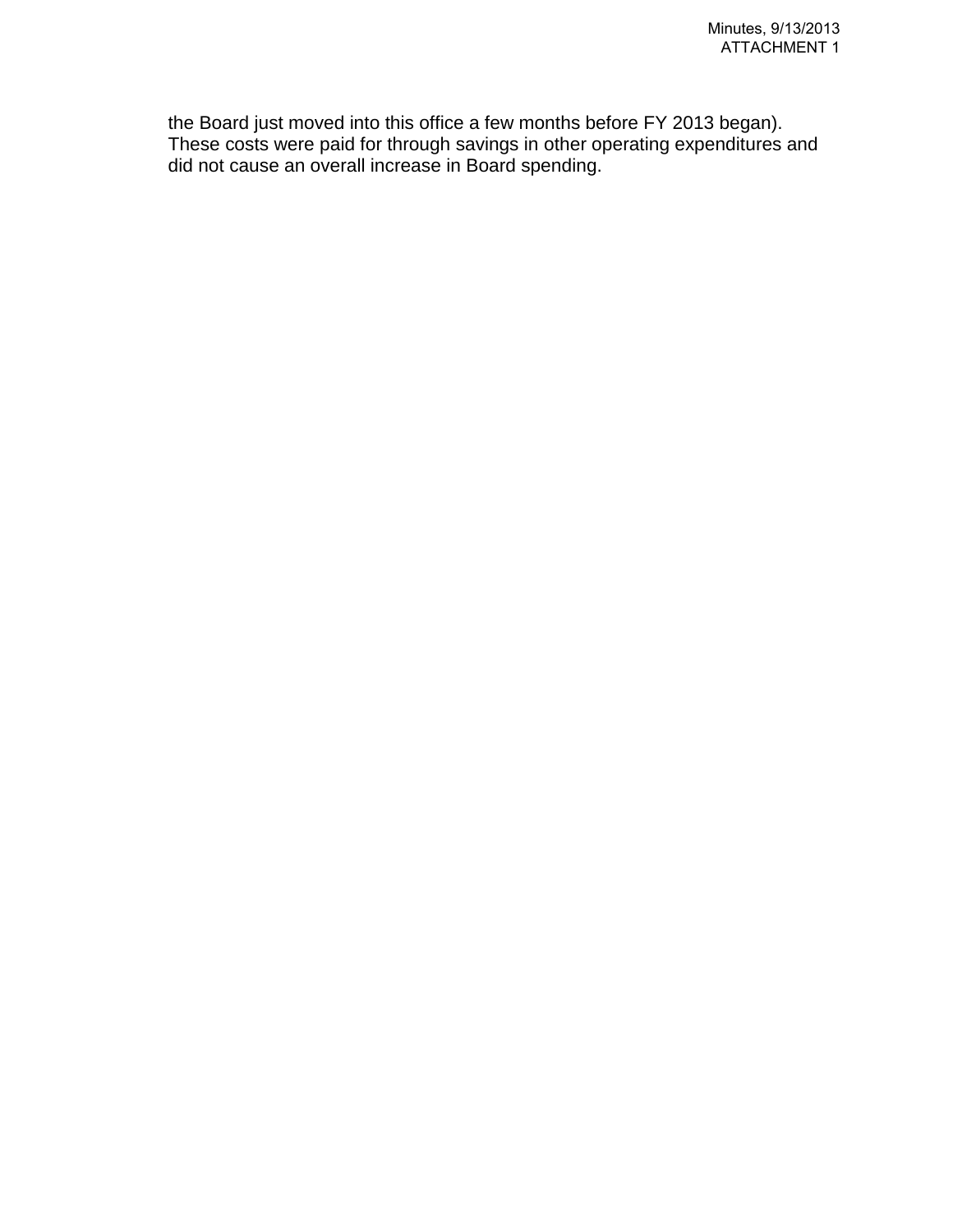#### **Attachment 1 - FY13 Budget Report**

|                                     | FY13 Budget                    | <b>FY13 Actual</b> | <b>Difference</b>  |
|-------------------------------------|--------------------------------|--------------------|--------------------|
| <b>REVENUES</b>                     |                                |                    |                    |
| 4900 - Operating Transfers In       |                                |                    |                    |
| Prior FY Carryover                  | \$<br>900,242.66               | \$<br>900,242.66   |                    |
| 4901 - Oper. Transfers In           | \$<br>937,657.00               | \$<br>883,841.00   | \$<br>(53, 816.00) |
| Total 4900 - Oper. Trans. In        | \$<br>1,837,899.66             | \$<br>1,784,083.66 | \$<br>(53, 816.00) |
| <b>TOTAL REVENUES</b>               | \$<br>1,837,899.66             | \$<br>1,784,083.66 | \$<br>(53, 816.00) |
| <b>EXPENDITURES</b>                 |                                |                    |                    |
| 6000 - Personal Services            | \$<br>302,550.32               | \$<br>274,364.94   | \$<br>(28, 185.38) |
| 6100 - Employee-related exp.        | \$<br>154,300.66               | \$<br>111,660.44   | \$<br>(42, 640.22) |
| 6200 - Prof. & Outside Svcs.        |                                |                    |                    |
| 6299 - Other Prof. & Out. Svcs.     | \$<br>23,200.00                | \$<br>19,894.50    | \$<br>(3,305.50)   |
| Total 6200 - Prof. & Outside Svcs.  | \$<br>23,200.00                | \$<br>19,894.50    | \$<br>(3,305.50)   |
| 6500 - Travel In-State              |                                |                    |                    |
| 6521 - Motor Pool Charges           | \$                             | \$<br>116.33       | \$<br>116.33       |
| Total 6200 - Travel In-State        | \$                             | \$<br>116.33       | \$<br>116.33       |
| 7000 - Other Operating              |                                |                    |                    |
| 7110 - Insurance & Related Chgs     | \$<br>2,100.00                 | \$<br>2,100.00     | \$                 |
| 7153 - Internal Svc. Data Proc.     | \$<br>10,000.00                | \$<br>10,787.52    | \$<br>787.52       |
| 7179 - Other External Comm.         | \$<br>12,838.00                | \$<br>10,928.31    | \$<br>(1,909.69)   |
| 7221 - Rental of Land & Bldgs.      | \$<br>35,991.60                | \$<br>35,067.80    | \$<br>(923.80)     |
| 7241 - Int Acctg, Budg, Fin Svc.    | \$<br>3,840.00                 | \$<br>3,840.00     | \$                 |
| 7266 - Repair/Maint-Other Equip     | \$<br>1,600.00                 | \$<br>1,604.04     | \$<br>4.04         |
| 7321 - Office Supplies              | \$<br>6,000.00                 | \$<br>6,994.38     | \$<br>994.38       |
| 7481 - Postage & Delivery           | \$<br>12,000.00                | \$<br>6,874.13     | \$<br>(5, 125.87)  |
| 7511 - Awards                       | \$<br>150.00                   | \$<br>41.81        | \$<br>(108.19)     |
| 7541 - Books, Subscr., & Pubs.      | \$<br>300.00                   | \$                 | \$<br>(300.00)     |
| 7598 - Background Checks            | \$                             | \$<br>15.75        | \$<br>15.75        |
| 7599 - Other Misc. Operating        | \$<br>320.00                   | \$<br>282.00       | \$<br>(38.00)      |
| <b>Total 7000 - Other Operating</b> | \$<br>85,139.60                | \$<br>78,535.74    | \$<br>(6,603.86)   |
| 8500 - Non-capital Equipment        |                                |                    |                    |
| 8521 - Furniture Non-capital        | \$<br>$\overline{\phantom{0}}$ | \$<br>3,641.37     | \$<br>3,641.37     |
| 8531 - Computer Equip. Non-cap.     | \$<br>7,000.00                 | \$<br>8,964.87     | \$<br>1,964.87     |
| 8561 - Tele. Equip. - Non-cap.      | \$<br>200.00                   | \$<br>218.59       | \$<br>18.59        |
| 8581 - Purch. or lic. software      | \$<br>3,800.00                 | \$<br>2,899.17     | \$<br>(900.83)     |
| Total 8500 - Non-capital Equip.     | \$<br>11,000.00                | \$<br>15,724.00    | \$<br>4,724.00     |
| 9100 - Transfers Out                |                                |                    |                    |
| 9101 - Op Trans Out: Fund Sweeps    | \$                             | \$                 | \$                 |
| Total 9100 - Oper. Trans. Out       | \$                             | \$                 | \$                 |
| <b>TOTAL EXPENDITURES</b>           | \$<br>576,190.58               | \$<br>500,295.95   | \$<br>(75, 894.63) |
| <b>NET INCOME</b>                   | \$<br>1,261,709.08             | \$<br>1,283,787.71 | \$<br>22,078.63    |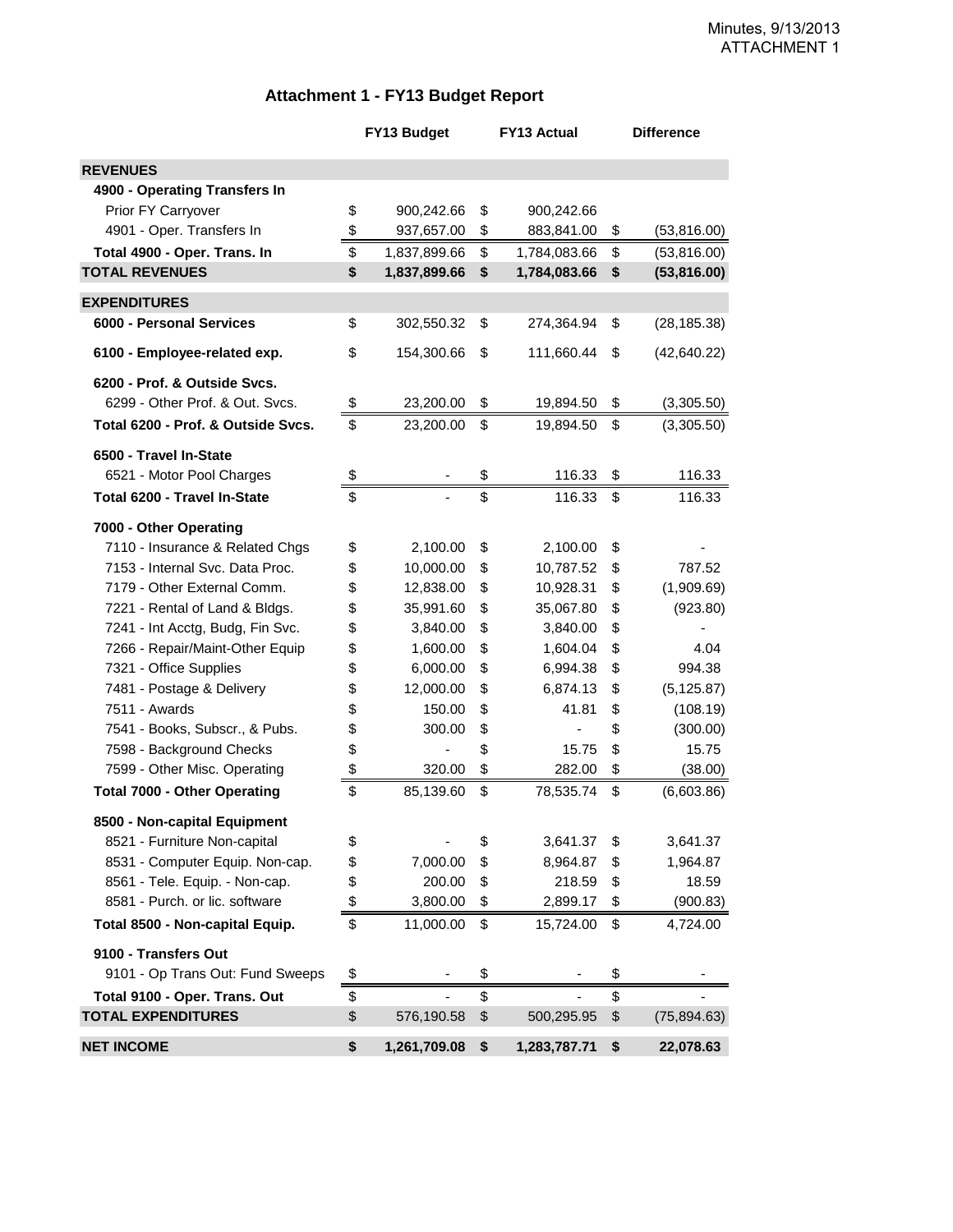<span id="page-7-0"></span>

# **Arizona Board of Fingerprinting** Memo

TO: Board members

FROM: Dennis Seavers

 $C^{\cdot}$ 

Date: September 5, 2013

## **SUBJECT FY 2013 strategic-plan report**

The agenda for the Board's September 13, 2013 meeting includes a report from the executive director on the Board's strategic-plan performance during fiscal year (FY) 2013. To help expedite the meeting, I've prepared this memo, which offers background and analysis on some of the performance measures.

\_\_\_\_\_\_\_\_\_\_\_\_\_\_\_\_\_\_\_\_\_\_\_\_\_\_\_\_\_\_\_\_\_\_\_\_\_\_\_\_\_\_\_\_\_\_\_\_\_\_\_\_\_\_\_\_\_\_\_\_\_\_\_\_\_\_\_\_\_

Attached to this memo is a detailed report on the Board's performance measures.

## **SUMMARY**

- The investigator has exceeded the Board's goal for the percentage of recommendations accepted. This high acceptance rate makes meetings more efficient.
- The Board has substantially reduced the wait time for applicants to get decisions. Since the Board hired an additional administrative law judge (ALJ), overall wait times have declined and compliance with statutory time frames has improved.

## **DISCUSSION**

Below is a discussion of some of the performance measures that merit close attention from the Board.

## **Goal 1: to make fair and consistent determinations on good-cause exceptions.**

The primary purpose of the measurements under this goal is to determine whether the Board grants applications at a rate consistent with previous years. Since the Board's criteria for granting applications have not changed significantly over the past few years, the Board's approval rate should remain fairly constant from year to year. (The performance measures for application-approval rate are based on rates from previous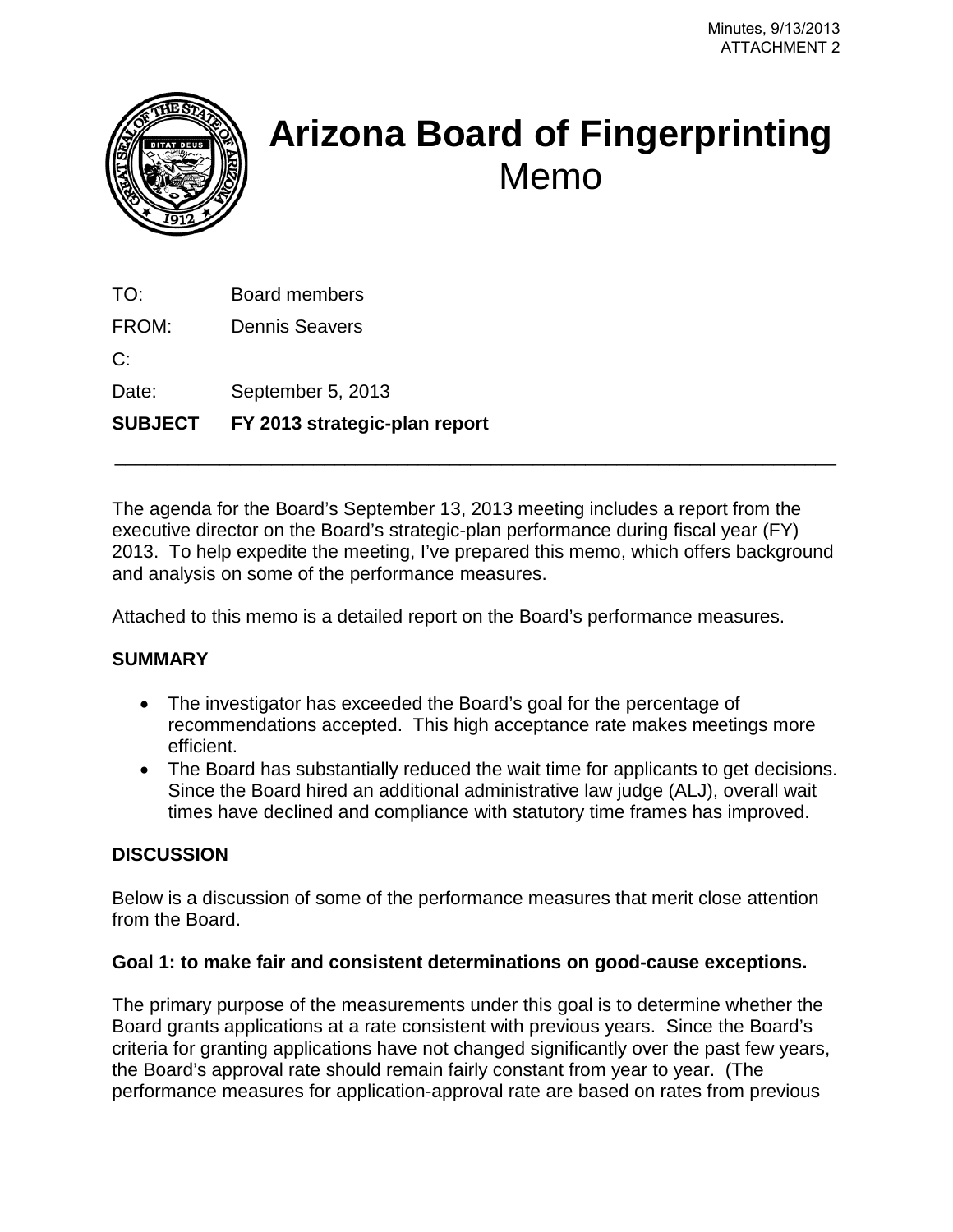fiscal years and should not be understood as some ideal percentage that the Board should necessarily strive for.)

#### *Investigator recommendations adopted at a high rate*

For expedited reviews, the Board receives a recommendation from the investigator to approve an application or refer the case to a hearing. The Board exceeded its goal of 95% with an average over the fiscal year of 98.39%.

The investigator's recommendation is based on what he believes the Board will decide, not necessarily what he believes the Board should decide. (In that respect, his recommendation is different from a hearing officer's recommendation.) However, the recommendation forms the basis of the Board's consent agendas. If the investigator achieves a high rate of accepted recommendations, then the Board's meetings run more efficiently.

#### *Approval rate*

The Board's approval rate has remained about the same since last fiscal year. Please note that the rate of approval does not include cases that are decided administratively (e.g., DPS issues card based on dismissal or applicant withdraws) but only includes cases where the Board makes a final decision.

#### **Goal 2: to provide applicants with timely decisions on their good-cause-exception applications.**

While Goal 1 above mostly deals with the quality and consistency of the Board's decisions, this goal addresses how quickly the Board makes decisions by measuring caseload and processing time. The Board's overall performance in this category has improved significantly since the previous fiscal year, primarily due to the decision to hire an additional ALJ.

#### *Caseload has increased*

The Board's caseload increased 7.3% from FY 2012 to FY 2013. Although this increase is not negligible, it does not represent the sort of significant increases the Board has been seeing in previous fiscal years.

#### *The Board keeps up with its caseload*

Although the caseload has increased, the Board resolves as many cases as it receives. This measure is important because if the Board were to fall behind in resolving cases, a backlog would develop.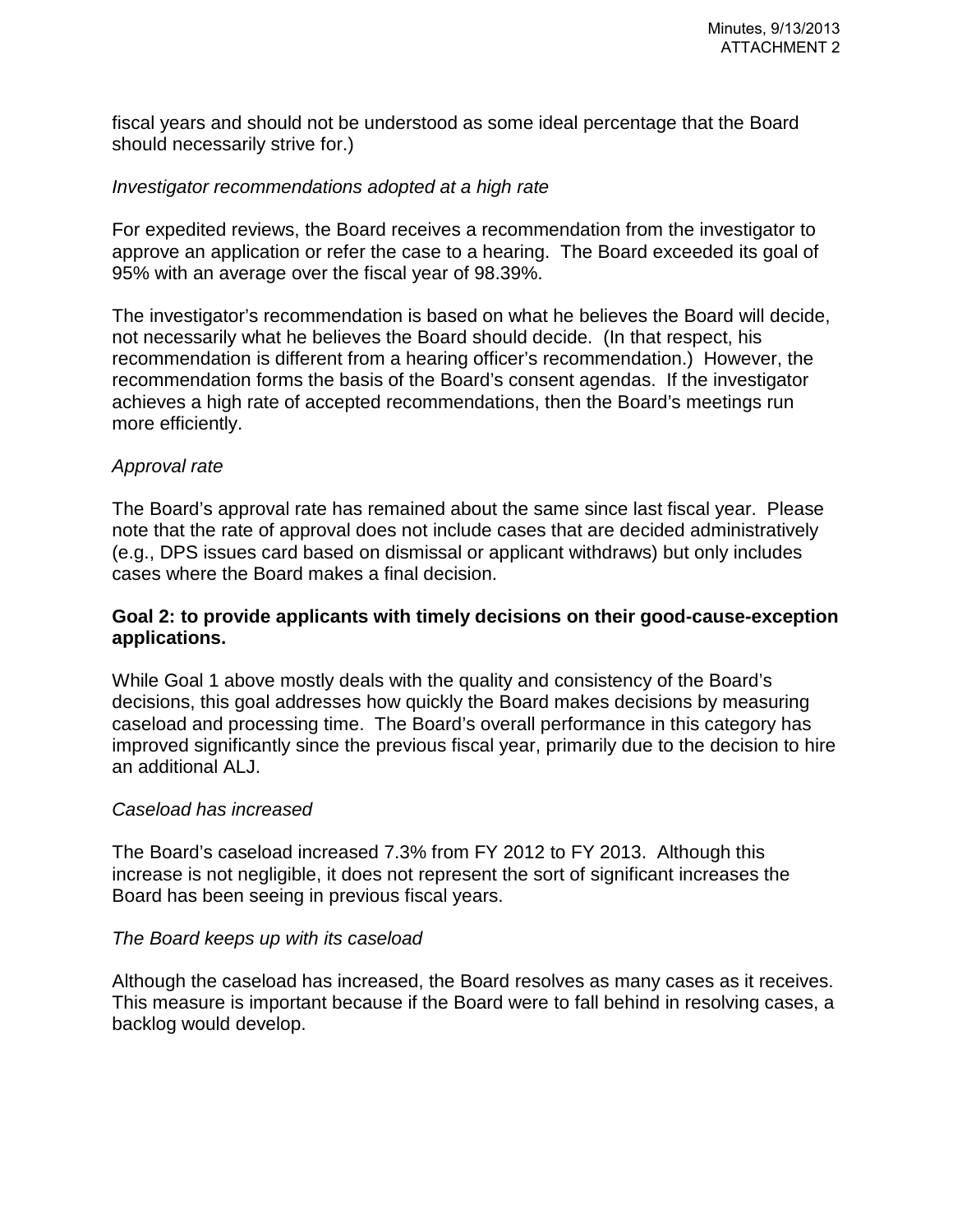#### *Processing time has dropped significantly*

The Board made significant progress on reducing the average wait time. Applicant wait time averaged 32.60 days in FY 2013—over a week less than the Board's goal and 16.15 days less than FY 2012. Compared to the previous fiscal year, the Board shaved about 10 days off the average processing time—that is, the time the Board and its staff spend working on an application, which does not include time spent waiting on applicants or other agencies to submit information.

This significant improvement was directly attributable to hiring an additional ALJ to handle hearings. After the Board hired the additional ALJ in December 2012, the processing time for cases dropped in the last two quarters, in contrast to an increase in processing time between the first two quarters.

#### *The Board has nearly achieved full compliance with time frames*

The Board has three statutory time frames (although there are no penalties for failing to comply with the statute):

- Expedited review: 20 days from receipt of a complete application to an expedited review. In FY 2013, only one case failed to meet the time frame.
- Hearing: 45 days from expedited review to hearing (unless the applicant requests that a hearing be rescheduled). In previous fiscal years, the Board was not in full compliance with this time frame because the number of hearings would have been more than the ALJs could keep up with. With the additional ALJ, I can schedule hearings more frequently and fully comply with the time frame.
- Board decision: 80 days from hearing to Board decision (unless the applicant requests that a hearing be rescheduled). As a result of hiring the additional ALJ, the Board is quickly moving toward full compliance.

#### **Goal 3: to develop fair and comprehensible rules, policies, and procedures for determining good-cause exceptions.**

The purpose of this goal is to measure how difficult the Board's application process is for applicants and whether improvements could be made to make the process easier to understand, without sacrificing rigor.

There is only one measurement under this goal, but it effectively shows how well the Board communicates with applicants about the good-cause-exception process. The Board measures the percentage of applications that are complete on submission. If the Board is able to communicate its expectations clearly to applicants, then there should be a higher number of applications complete on submission. The Board exceeded its goal of 70% of applications complete on submission. The percentage increased from 67.5% in FY 2012 to 82.17% in FY 2013.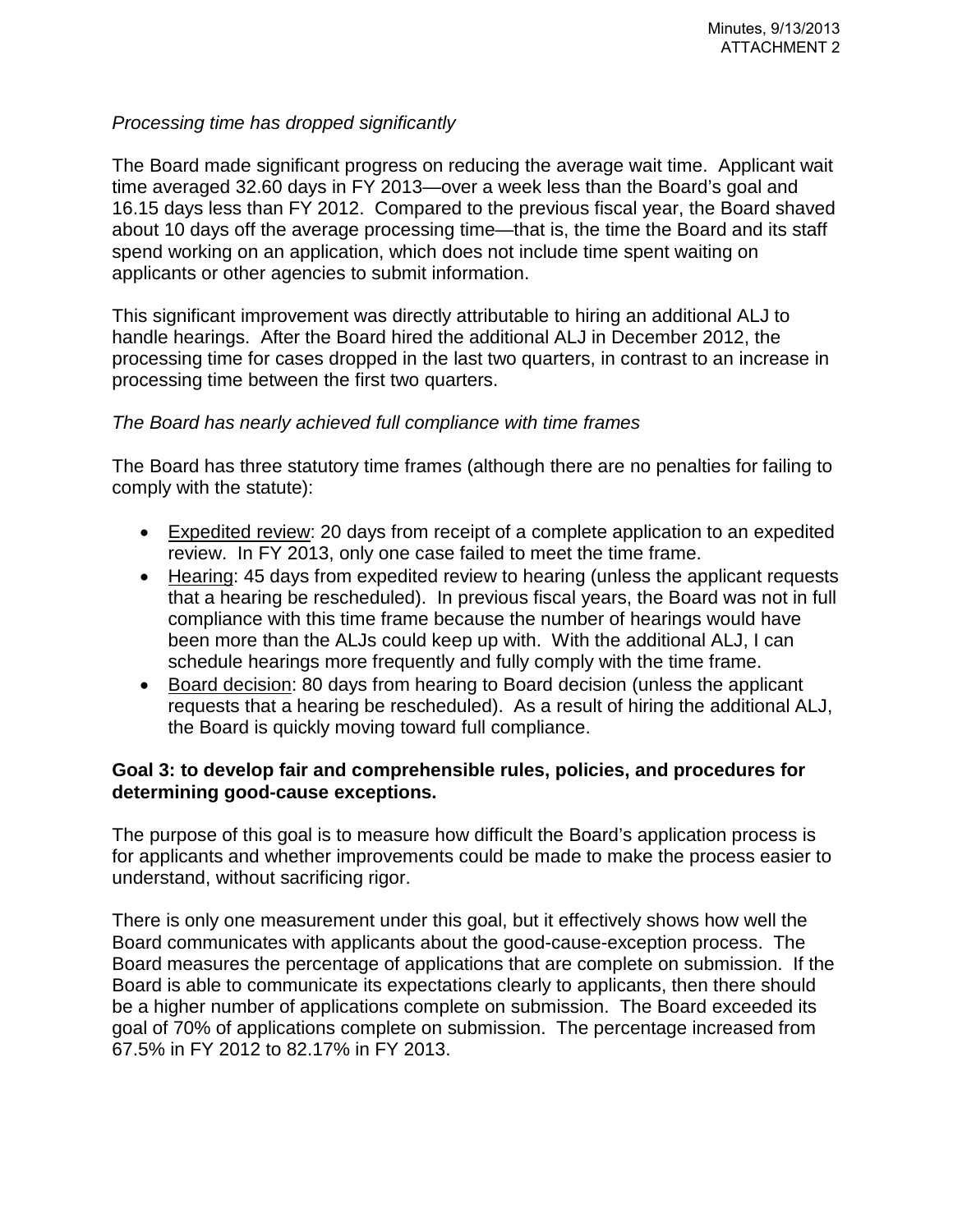#### **Arizona Board of Fingerprinting Fiscal Year 2013 Strategic Plan**

July 1, 2012, to June 30, 2013



| <b>Performance Measure</b>                                                | <b>FY13</b> | <b>FY13 Actual</b> |                                        |        |        |              |            |  |  |
|---------------------------------------------------------------------------|-------------|--------------------|----------------------------------------|--------|--------|--------------|------------|--|--|
|                                                                           | Estimate I. | <b>Quarter 1</b>   | Quarter 2 Quarter 3 Quarter 4 Progress |        |        |              | <b>YTD</b> |  |  |
| Percent of investigator recommendations for expedited<br>reviews accepted | 95.00%      | 96.40%             | 98.19%                                 | 99.38% | 99.40% | $\checkmark$ | 98.39%     |  |  |
| Percent of applications approved                                          | 94.00%      | 98.37%             | 94.30%                                 | 97.95% | 97.47% | N/A          | 97.16%     |  |  |
| Percent of approvals by expedited review                                  | $90.00\%$   | 95.70%             | 96.67%                                 | 95.17% | 95.73% | N/A          | 95.76%     |  |  |
| Percent of approvals by administrative hearing                            | 10.00%      | 4.30%              | 3.33%                                  | 4.83%  | 4.27%  | N/A          | 4.24%      |  |  |

|  |  |  | Goal 1. To make fair and consistent determinations on good-cause exceptions |  |  |
|--|--|--|-----------------------------------------------------------------------------|--|--|
|--|--|--|-----------------------------------------------------------------------------|--|--|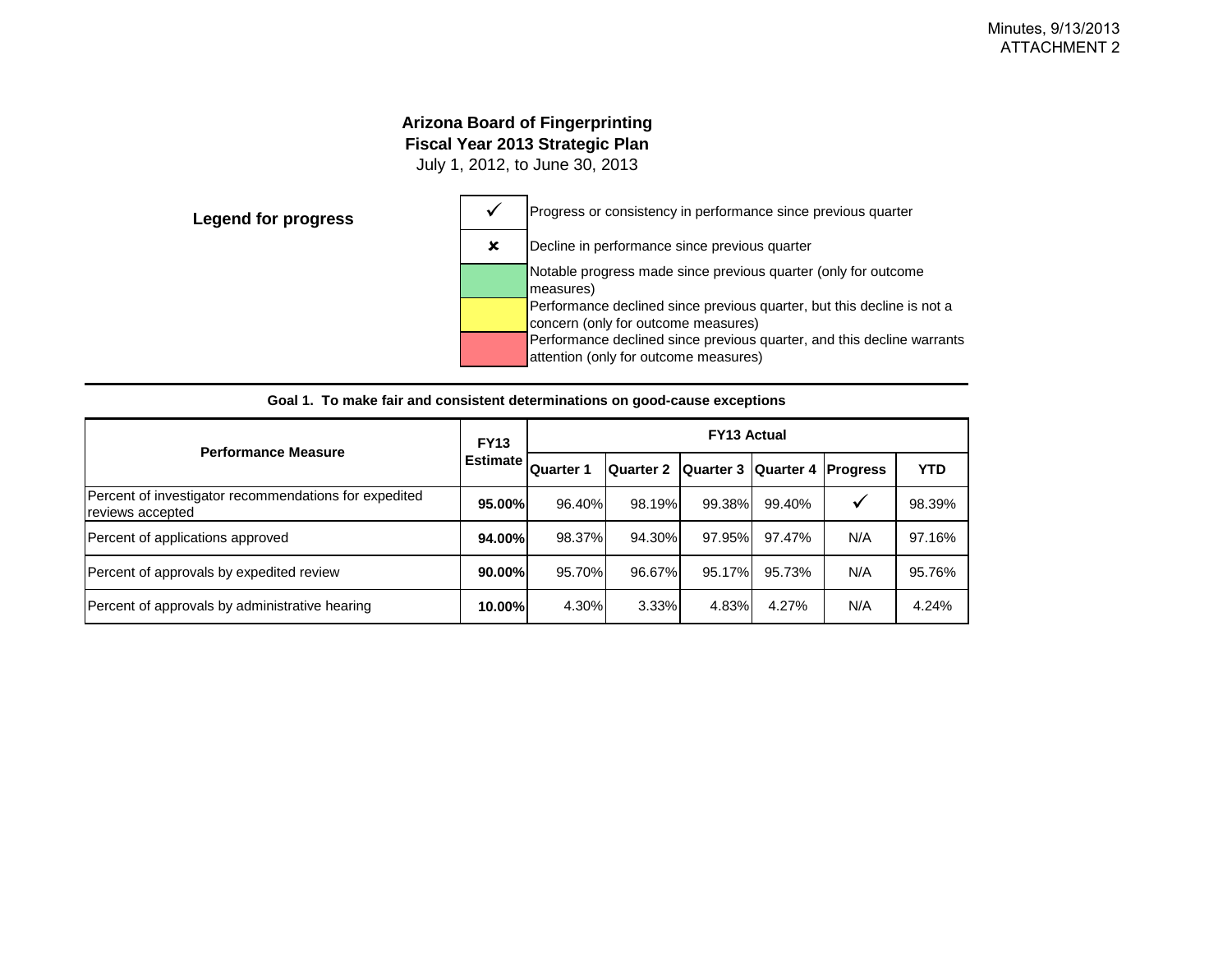| <b>Performance Measure</b>                                                                               |                 | <b>FY13 Actual</b> |                  |                  |           |                 |            |  |  |
|----------------------------------------------------------------------------------------------------------|-----------------|--------------------|------------------|------------------|-----------|-----------------|------------|--|--|
|                                                                                                          | <b>Estimate</b> | <b>Quarter 1</b>   | <b>Quarter 2</b> | <b>Quarter 3</b> | Quarter 4 | <b>Progress</b> | <b>YTD</b> |  |  |
| Number of applications received                                                                          | 2,300           | 577                | 591              | 703              | 773       | N/A             | 2,644      |  |  |
| Number of applications disposed                                                                          | 2,300           | 666                | 531              | 685              | 730       | N/A             | 2,612      |  |  |
| Ratio of cases opened to cases closed                                                                    | 1:1             | 1:1.15             | 1:90             | 1:97             | 1:94      | N/A             | 1:99       |  |  |
| Average number of days to dispose                                                                        | 40.00           | 33.87              | 38.95            | 30.50            | 28.56     | $\checkmark$    | 32.60      |  |  |
| Average number of days spent processing applications                                                     | 30.00           | 20.78              | 25.32            | 19.82            | 17.18     | $\checkmark$    | 20.49      |  |  |
| Average number of days spent processing application from<br>receipt to expedited review                  | 12.00           | 12.22              | 12.22            | 12.76            | 13.03     | $\mathbf x$     | 12.59      |  |  |
| Average days from expedited review to hearing                                                            | 40.00           | 42.12              | 32.82            | 31.44            | 34.07     | $\mathbf x$     | 37.89      |  |  |
| Percent of applications with an expedited review within 20<br>days of receipt of a complete application* | 99.00%          | 100.00%            | 100.00%          | 100.00%          | 99.85%    | $\mathbf x$     | 99.96%     |  |  |
| Percent of applications with an administrative hearing within<br>45 days of an expedited review*         | 90.00%          | 75.76%             | 100.00%          | 100.00%          | 100.00%   | $\checkmark$    | 87.10%     |  |  |
| Percent of applications decided within 80 days of an<br>administrative hearing*                          | 70.00%          | 42.86%             | 35.56%           | 79.49%           | 97.50%    | $\checkmark$    | 63.52%     |  |  |

**Goal 2: To provide applicants with timely decisions on their good-cause-exception applications**

\*Applies only to applications received after September 18, 2007.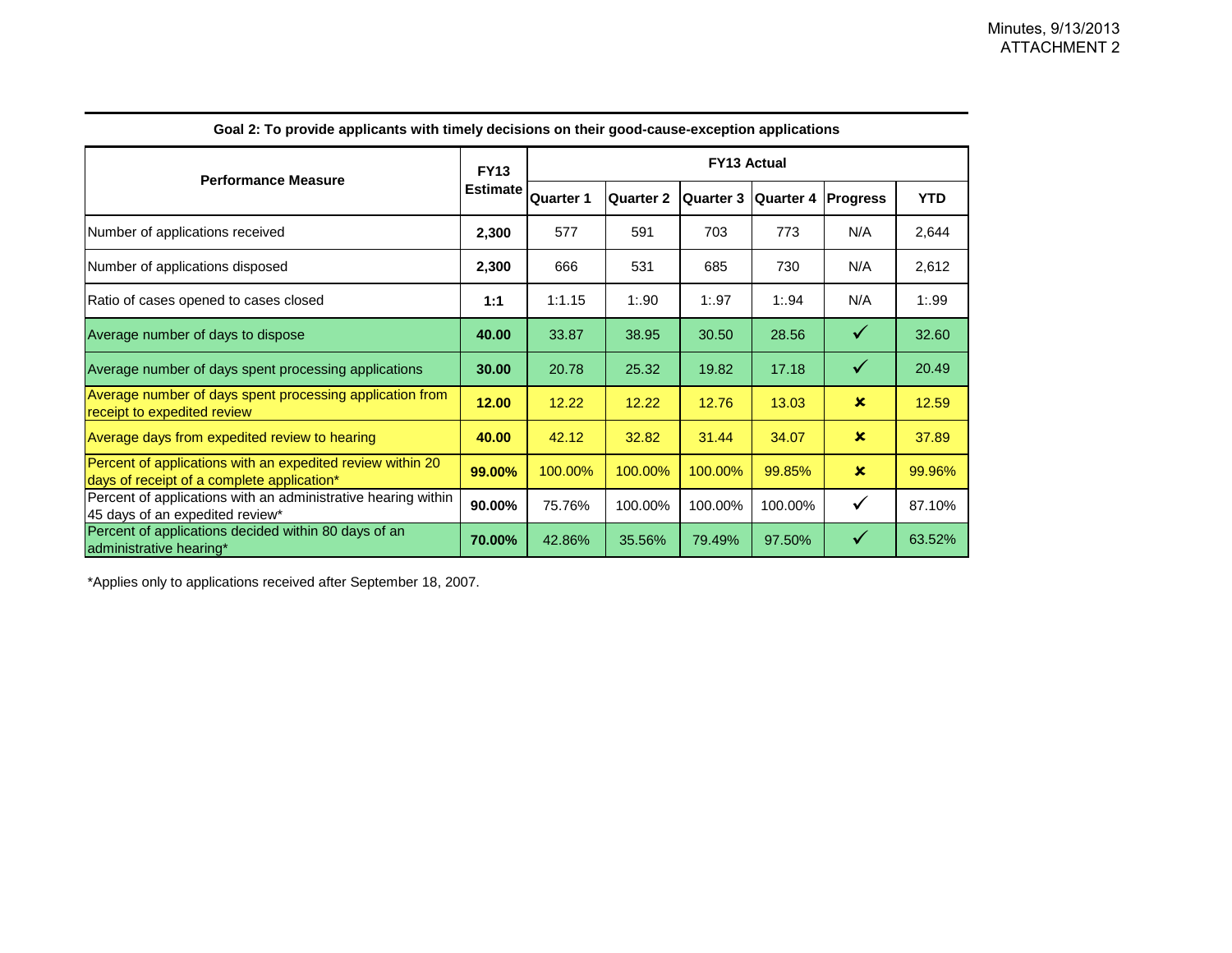| <b>Performance Measure</b>                             | <b>FY13</b>     | <b>FY13 Actual</b> |        |                                              |        |  |            |  |
|--------------------------------------------------------|-----------------|--------------------|--------|----------------------------------------------|--------|--|------------|--|
|                                                        | <b>Estimate</b> | <b>Quarter 1</b>   |        | Quarter 2   Quarter 3   Quarter 4   Progress |        |  | <b>YTD</b> |  |
| Percent of applications complete on initial submission | 70.00%          | 83.99%             | 79.03% | 81.27%                                       | 84.11% |  | 82.17%     |  |

#### **Goal 3. To develop fair and comprehensible rules, policies, and procedures for determining good-cause exceptions**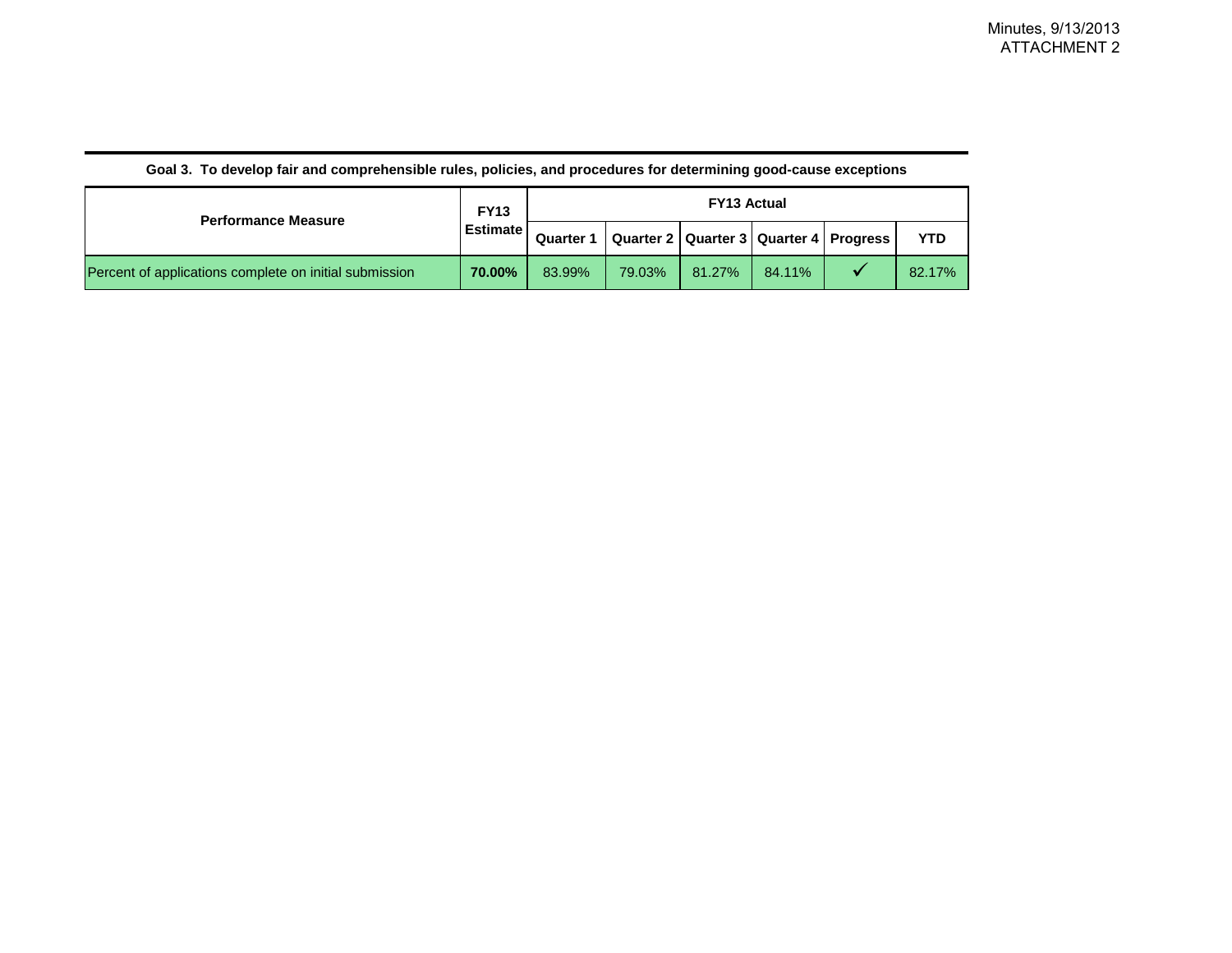<span id="page-13-0"></span>

# **Arizona Board of Fingerprinting** Memo

TO: Board members

FROM: Dennis Seavers

 $C^{\cdot}$ 

Date: September 5, 2013

**SUBJECT FY 2014 budget proposal**

This memo discusses a proposed budget for fiscal year (FY) 2014 for the Board to adopt at its September 13, 2013 meeting. The memo also provides financial information to assist the Board in its deliberations about the budget.

\_\_\_\_\_\_\_\_\_\_\_\_\_\_\_\_\_\_\_\_\_\_\_\_\_\_\_\_\_\_\_\_\_\_\_\_\_\_\_\_\_\_\_\_\_\_\_\_\_\_\_\_\_\_\_\_\_\_\_\_\_\_\_\_\_\_\_\_\_

## **SUMMARY**

- The Board should adopt a budget that includes \$509,864.05 in expenditures, which includes a \$4,100 fund sweep mandated by the Legislature.
- The proposed budget projects \$805,000 in revenues. This projection assumes that DPS will receive 115,000 fingerprint-clearance-card applications in FY 2014.
- If the revenues match projections, the Board's fund balance at the end of FY 2014 will be \$1,578,923.66.

## **FUND BALANCE**

- At the end of FY 2013 (as of June 30, 2013), the Board's fund balance was \$1,283,787.71.
- As of July 31, 2013—the last date when there was an end-of-month reconciliation with AFIS (the state accounting system) data—the Board's fund balance was \$1,242,061.16.

## **BUDGET PROPOSAL FOR FY 2014**

Attachment 1 proposes a budget that includes \$509,864.05 in expenditures and assumes \$805,000 in revenues.

Attachment 1 also provides a comparison of FY 2013 actual expenditures and revenues with the FY 2014 budget proposal. The list below explains areas where there are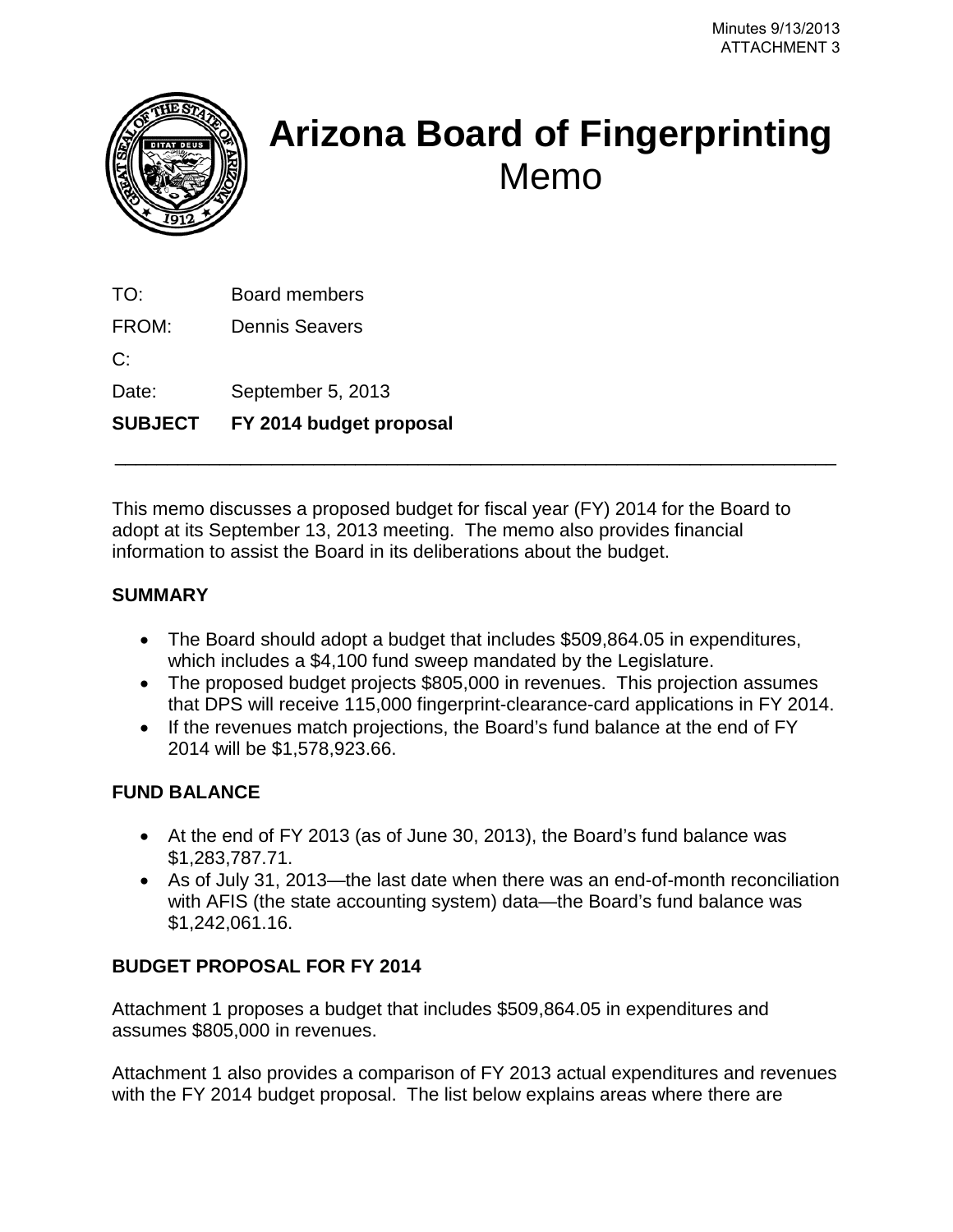notable differences in spending between FYs 2013 and 2014. As always, Board members may request additional details about the proposed budget.

- 6000 Personal Services. This category refers to expenditures from wages and salaries. Although the proposed budget would include more spending in this category than the previous fiscal year, the difference is due to vacancy savings in the previous fiscal year. In that budget, the Board authorized me to hire additional administrative law judges, which I did in December 2012 and January 2013. The higher spending in FY 2014 is the result of annualizing the increased expenditures for new employees.
- 6100 Employee-Related Expenditures. This category refers to expenditures from benefits and withholdings, such as medical benefits, retirement, and Social Security. The decrease is due to the variation in choices individual employees make for benefits.
- 6299 Other Professional & Outside Services. This category includes miscellaneous costs from external sources and consultations, such as security, document destruction, and database programming. The proposal decreases spending in this category but nonetheless includes one-time spending of \$13,000 for database programming, as described below.
	- o The Board's existing databases, which include a new database developed last year, will require some maintenance and debugging.
	- o I recommend that the Board approve a project to change its database management system from Microsoft Access to other software (such as MySQL) to improve performance. Although not a primary reason for changing software, this change would have an added benefit of making a smoother transition to a web-based user interface in subsequent fiscal years.
- 8471 Other Equipment (Capital). In July, the Board's multifunction copier (copier, fax, and scanner) began to fail. Since this machine is so important to the Board's operations, I had to make an emergency purchase for a replacement machine.
- 8521 Furniture (Non-capital). I recommend that the Board authorize purchase of new furniture for its public space, particularly the waiting area. The space is current furnished with older furniture that does not necessarily make the best impression. This category of spending is not crucial, but an improvement to the space will shape the public's perceptions of the Board's (and the State's) professionalism. Nonetheless, the Board could safely cut or reduce this proposed expenditure without negatively affecting operations.
- 8531 Computer Equipment (Non-capital). Last year, the Board approved expenditures for new computers, so a decrease in the budgeted expenditures for this category is appropriate. I have proposed \$1,600 in expenditures in case any existing computer equipment unexpectedly fails and must be replaced.
- 9101 Operating Transfers Out. One provision of the budget bills passed earlier this calendar year required state agencies to transfer monies into an Automated Projects Fund for FY 2014. This transfer was mandated by the Legislature and cannot be interdicted by the Board.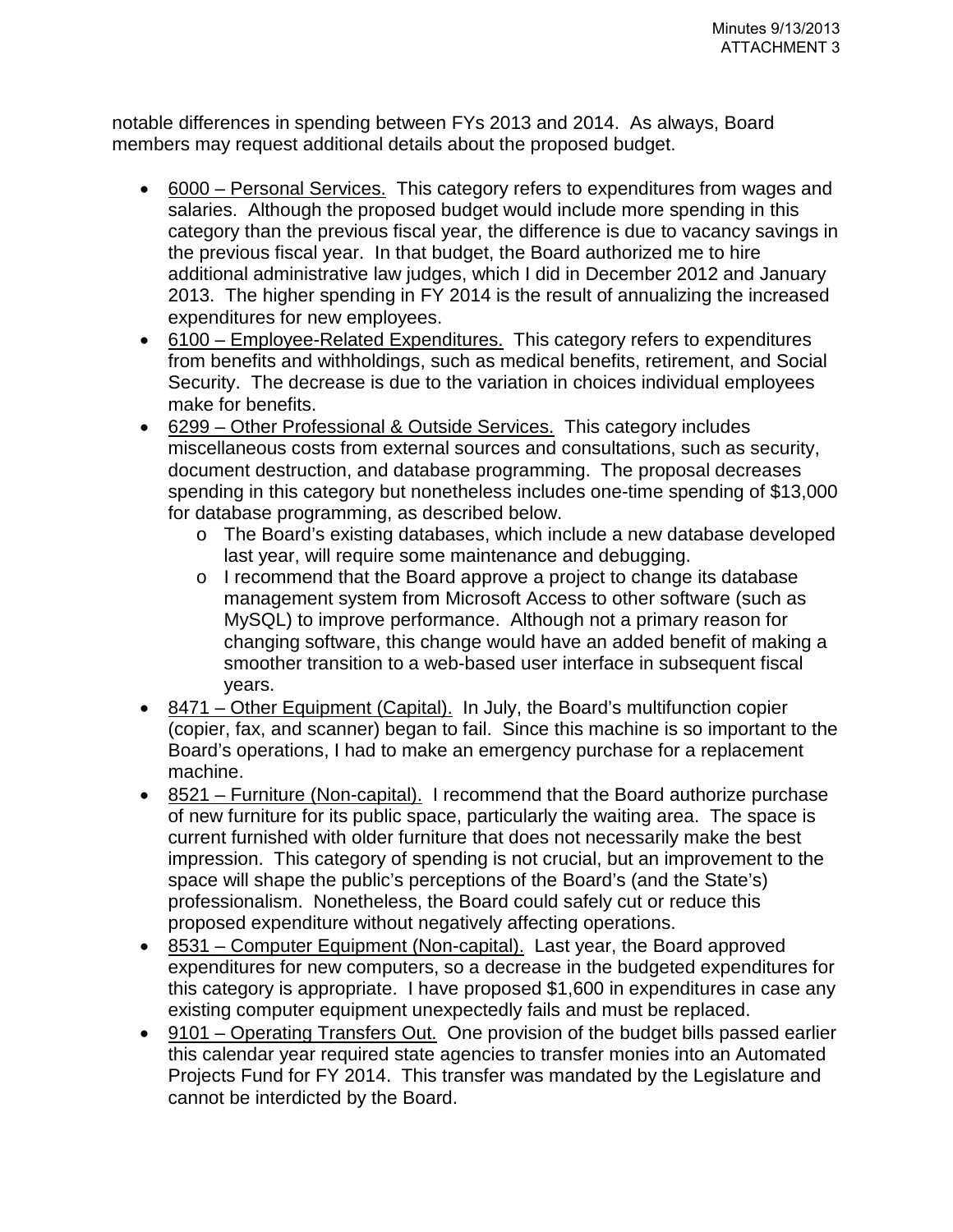#### **Attachment 1 - FY14 Budget Proposal**

|                                       | <b>FY13 Actual</b> | FY14 Budget<br>(proposed)      | <b>Difference</b> |              |  |
|---------------------------------------|--------------------|--------------------------------|-------------------|--------------|--|
| <b>REVENUES</b>                       |                    |                                |                   |              |  |
| 4900 - Operating Transfers In         |                    |                                |                   |              |  |
| Prior FY Carryover                    | \$<br>900,242.66   | \$<br>1,283,787.71             |                   |              |  |
| 4901 - Oper. Transfers In             | \$<br>883,841.00   | \$<br>805,000.00               | \$                | (78, 841.00) |  |
| Total 4900 - Oper. Trans. In          | \$<br>1,784,083.66 | \$<br>2,088,787.71             | \$                | (78, 841.00) |  |
| <b>TOTAL REVENUES</b>                 | \$<br>1,784,083.66 | \$<br>2,088,787.71             | \$                | (78, 841.00) |  |
| <b>EXPENDITURES</b>                   |                    |                                |                   |              |  |
| 6000 - Personal Services              | \$<br>274,364.94   | \$<br>294,674.12               | \$                | 20,309.18    |  |
| 6100 - Employee-related exp.          | \$<br>111,660.44   | \$<br>86,433.10                | \$                | (25, 227.34) |  |
| 6200 - Prof. & Outside Svcs.          |                    |                                |                   |              |  |
| 6299 - Other Prof. & Out. Svcs.       | \$<br>19,894.50    | \$<br>16,240.00                | \$                | (3,654.50)   |  |
| Total 6200 - Prof. & Outside Svcs.    | \$<br>19,894.50    | \$<br>16,240.00                | \$                | (3,654.50)   |  |
| 6500 - Travel In-State                |                    |                                |                   |              |  |
| 6521 - Motor Pool Charges             | \$<br>116.33       | \$<br>200.00                   | \$                | 83.67        |  |
| Total 6200 - Travel In-State          | \$<br>116.33       | \$<br>200.00                   | \$                | 83.67        |  |
| 7000 - Other Operating                |                    |                                |                   |              |  |
| 7110 - Insurance & Related Chgs       | \$<br>2,100.00     | \$<br>2,000.00                 | \$                | (100.00)     |  |
| 7153 - Internal Svc. Data Proc.       | \$<br>10,787.52    | \$<br>10,682.52                | \$                | (105.00)     |  |
| 7179 - Other External Comm.           | \$<br>10,928.31    | \$<br>13,328.31                | \$                | 2,400.00     |  |
| 7221 - Rental of Land & Bldgs.        | \$<br>35,067.80    | \$<br>35,991.60                | \$                | 923.80       |  |
| 7241 - Int Acctg, Budg, Fin Svc.      | \$<br>3,840.00     | \$<br>3,840.00                 | \$                |              |  |
| 7266 - Repair/Maint-Other Equip       | \$<br>1,604.04     | \$<br>1,190.00                 | \$                | (414.04)     |  |
| 7321 - Office Supplies                | \$<br>6,994.38     | \$<br>8,000.00                 | \$                | 1,005.62     |  |
| 7481 - Postage & Delivery             | \$<br>6,874.13     | \$<br>8,000.00                 | \$                | 1,125.87     |  |
| 7511 - Awards                         | \$<br>41.81        | \$<br>100.00                   | \$                | 58.19        |  |
| 7541 - Books, Subscr., & Pubs.        | \$                 | \$<br>400.00                   | \$                | 400.00       |  |
| 7598 - Background Checks              | \$<br>15.75        | \$<br>$\overline{\phantom{0}}$ | \$                | (15.75)      |  |
| 7599 - Other Misc. Operating          | \$<br>282.00       | \$<br>400.00                   | \$                | 118.00       |  |
| <b>Total 7000 - Other Operating</b>   | \$<br>78,535.74    | \$<br>83,932.43                | \$                | 5,396.69     |  |
| 8400 - Capital Equipment              |                    |                                |                   |              |  |
| 8471 - Other Equip - Capital Purch.   | \$                 | \$<br>7,184.40                 | \$                | 7,184.40     |  |
| <b>Total 8400 - Capital Equipment</b> | \$                 | \$<br>7,184.40                 | \$                | 7,184.40     |  |
| 8500 - Non-capital Equipment          |                    |                                |                   |              |  |
| 8521 - Furniture Non-capital          | \$<br>3,641.37     | \$<br>13,000.00                | \$                | 9,358.63     |  |
| 8531 - Computer Equip. Non-cap.       | \$<br>8,964.87     | \$<br>1,600.00                 | \$                | (7, 364.87)  |  |
| 8561 - Tele. Equip. - Non-cap.        | \$<br>218.59       | \$<br>1,200.00                 | \$                | 981.41       |  |
| 8581 - Purch. or lic. software        | \$<br>2,899.17     | \$<br>1,300.00                 | \$                | (1,599.17)   |  |
| Total 8500 - Non-capital Equip.       | \$<br>15,724.00    | \$<br>17,100.00                | \$                | 1,376.00     |  |
| 9100 - Transfers Out                  |                    |                                |                   |              |  |
| 9101 - Op Trans Out: Fund Sweeps      | \$                 | \$<br>4,100.00                 | \$                | 4,100.00     |  |
| Total 9100 - Oper. Trans. Out         | \$                 | \$<br>4,100.00                 | \$                | 4,100.00     |  |
| <b>TOTAL EXPENDITURES</b>             | \$<br>500,295.95   | \$<br>509,864.05               | \$                | 9,568.10     |  |
| <b>NET INCOME</b>                     | \$<br>1,283,787.71 | \$<br>1,578,923.66             | \$                | (88, 409.10) |  |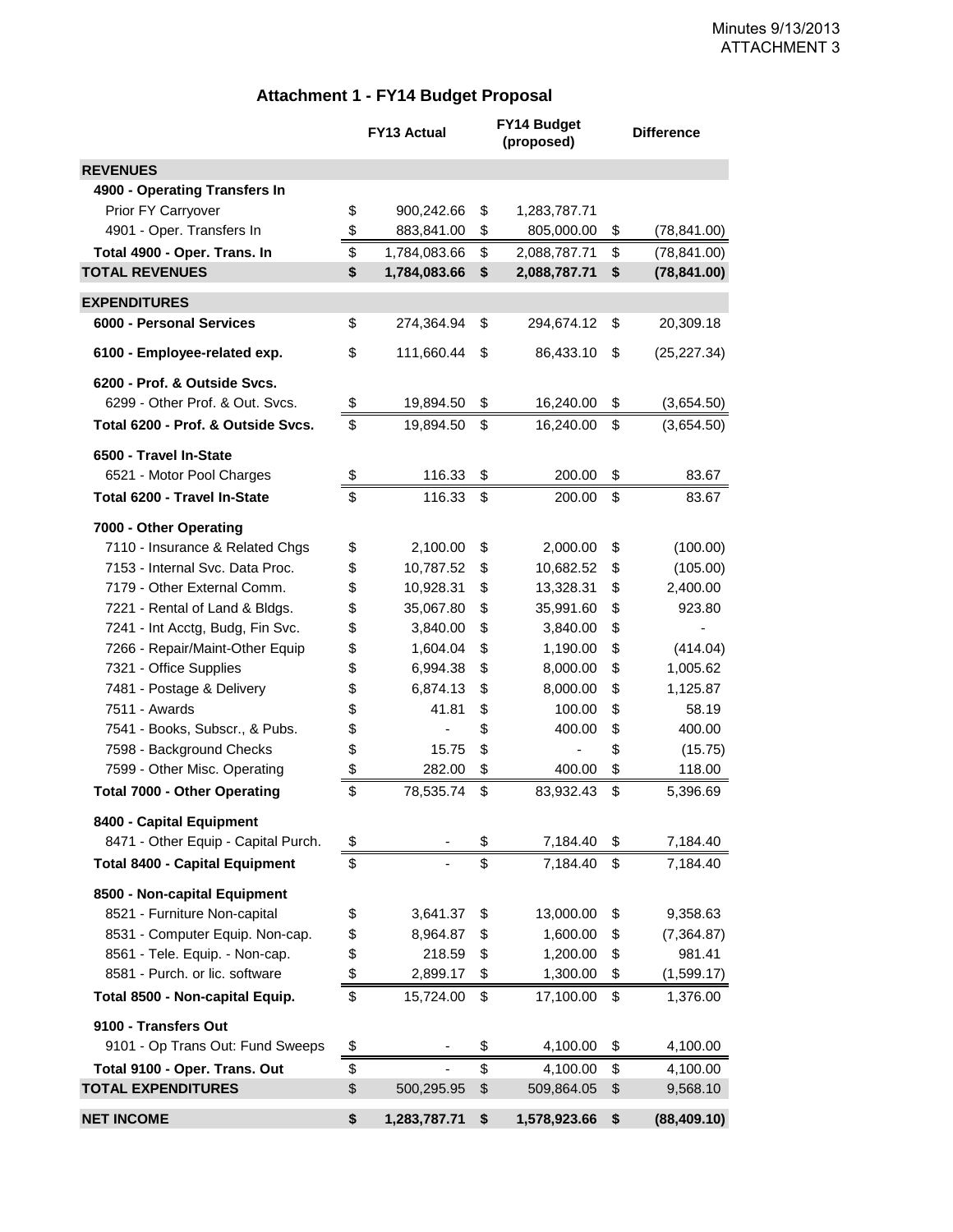<span id="page-16-0"></span>

# **Arizona Board of Fingerprinting**  Memo

TO: Board members

FROM: Dennis Seavers

 $C:$ 

Date: August 15, 2013

**SUBJECT Elections** 

Under A.R.S. § 41–619.52(B), the Board must annually elect a chairperson and vicechairperson from among its members. (The Board may also elect "any other officers that are deemed necessary or advisable," but the Board has never elected additional officers.)

\_\_\_\_\_\_\_\_\_\_\_\_\_\_\_\_\_\_\_\_\_\_\_\_\_\_\_\_\_\_\_\_\_\_\_\_\_\_\_\_\_\_\_\_\_\_\_\_\_\_\_\_\_\_\_\_\_\_\_\_\_\_\_\_\_\_\_\_\_\_

At an upcoming meeting (tentatively scheduled for September 13), the Board will elect a chairperson and vice-chairperson. This memo explains the duties of each officer and discusses how the Board should conduct its elections.

## **DUTIES OF OFFICERS**

The chairperson presides over Board meetings and hearings and sets the agendas for Board meetings (often with input from the executive director). In general, the executive director keeps the chairperson informed about issues that could affect the Board. (Board members who may be interested in the office should be aware that the executive director communicates regularly with the chairperson, usually at least a couple of times a month and sometimes more, especially during legislative sessions.)

The vice-chairperson assumes the chairperson's duties when the chairperson is absent.

There are no restrictions on how many times a Board member may serve in an office.

## **PROCEDURES**

The Board's statutes do not prescribe procedures for conducting elections. However, open-meeting laws prohibit secret ballots or elections conducted in executive session. Although the Board has options for conducting its elections, the most straightforward procedure would be the following, which the Board has used in previous elections.